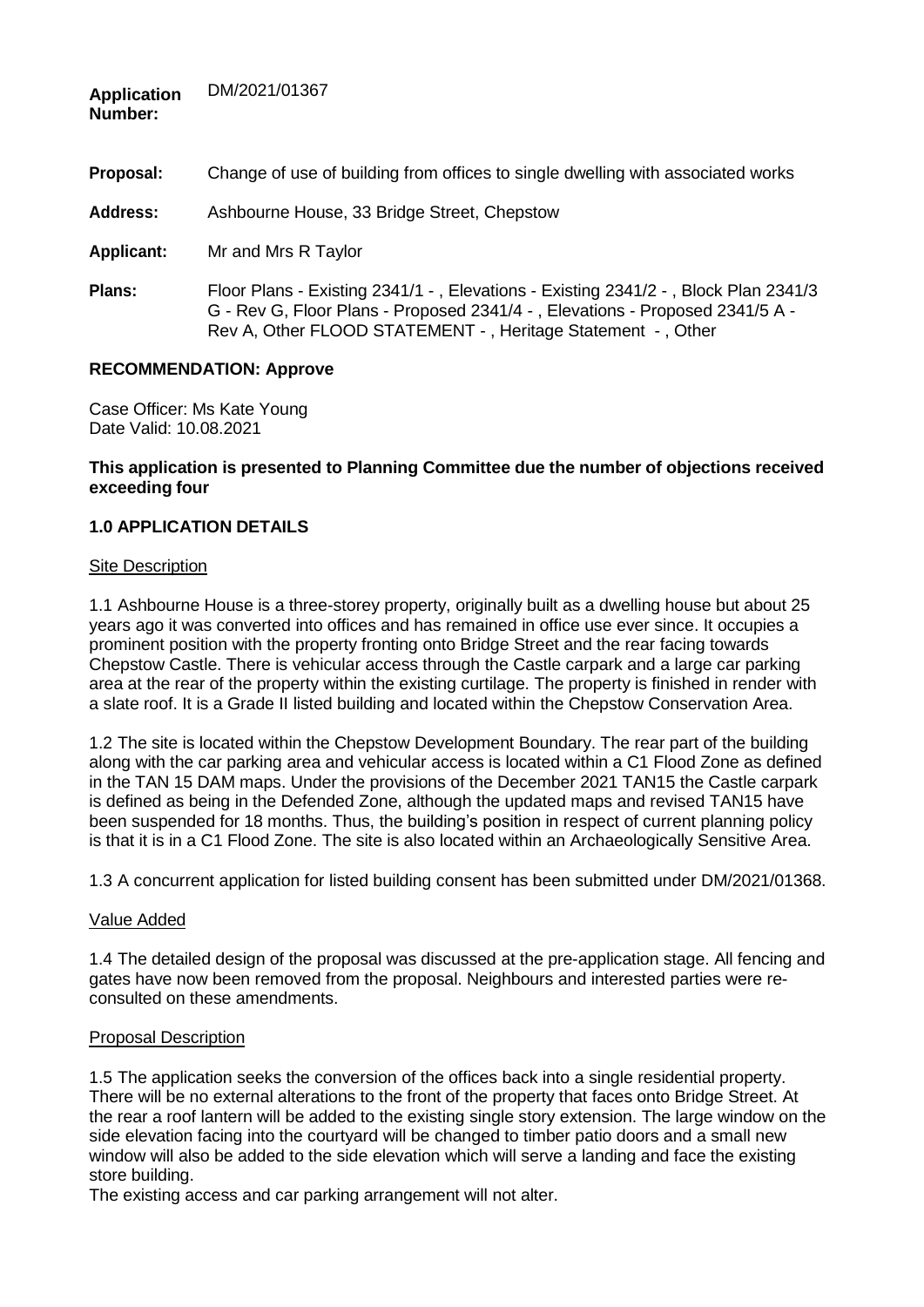### **2.0 RELEVANT PLANNING HISTORY (if any)**

| <b>Reference</b><br><b>Number</b> | <b>Description</b>                                                                          | <b>Decision</b>          | <b>Decision Date</b> |
|-----------------------------------|---------------------------------------------------------------------------------------------|--------------------------|----------------------|
| DM/2021/01367                     | Change of Use of building from<br>offices to single dwelling with<br>associated works       | Pending<br>Determination |                      |
| DM/2021/01368                     | Change of Use of building from<br>offices to single dwelling with<br>associated works (LBC) | Pending<br>Determination |                      |

## **3.0 LOCAL DEVELOPMENT PLAN POLICIES**

### **Strategic Policies**

S1 LDP The Spatial Distribution of New Housing Provision S12 LDP Efficient Resource Use and Flood Risk S13 LDP Landscape, Green Infrastructure and the Natural Environment S16 LDP Transport S17 LDP Place Making and Design

### **Development Management Policies**

HE1 LDP Development in Conservation Areas E1 LDP Protection of Existing Employment H1 LDP Residential Development in Main Towns, Severnside Settlements and Rural Secondary **Settlements** SD3 LDP Flood Risk SD4 LDP Sustainable Drainage NE1 LDP Nature Conservation and Development EP1 LDP Amenity and Environmental Protection MV1 LDP Proposed Developments and Highway Considerations DES1 LDP General Design Considerations

### **Supplementary Planning Guidance**

Chepstow Conservation Area Appraisal (March 2016): [http://www.monmouthshire.gov.uk/planning-policy/supplementary-planning-guidance/chepstow](http://www.monmouthshire.gov.uk/planning-policy/supplementary-planning-guidance/chepstow-)conservation-area-appraisal

Monmouthshire Parking Standards (January 2013) <http://www.monmouthshire.gov.uk/app/uploads/2015/07/Mon-CC-Parking-Standards-SPG-Jan->2013.pdf

National Planning Policies (If Any)

Technical Advice Note (TAN) 15: Development and Flood Risk (2004): <http://gov.wales/topics/planning/policy/tans/tan15/?lang=en>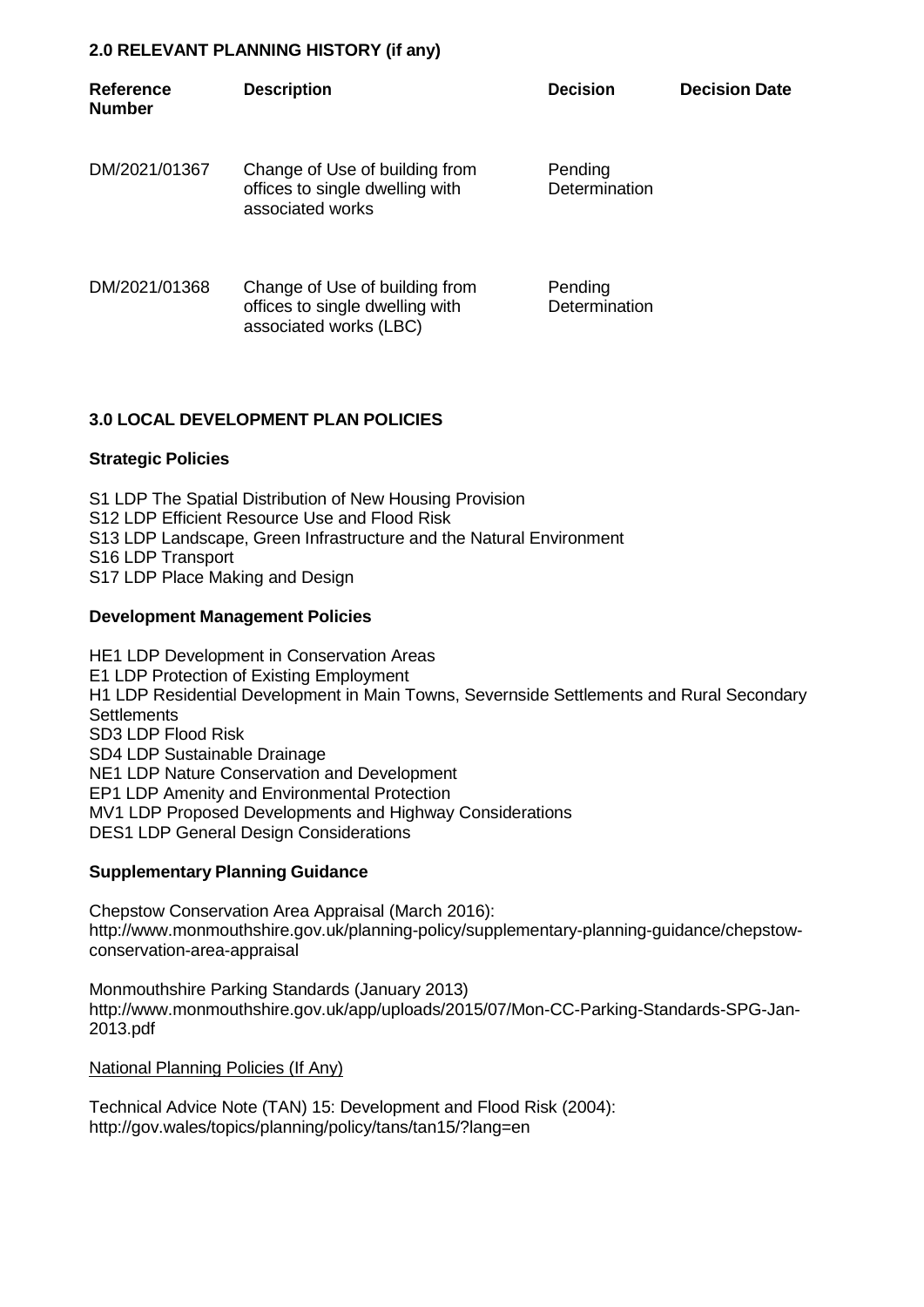Technical Advice Note (TAN) 15: Development and Flood Risk (December 2021): https://gov.wales/sites/default/files/publications/2021-09/technical-advice-note-15.pdf

### **4.0 NATIONAL PLANNING POLICY**

#### **Future Wales - the national plan 2040**

Future Wales is the national development framework, setting the direction for development in Wales to 2040. It is a development plan with a strategy for addressing key national priorities through the planning system, including sustaining and developing a vibrant economy, achieving decarbonisation and climate-resilience, developing strong ecosystems and improving the health and well-being of our communities. Future Wales - the national plan 2040 is the national development framework and it is the highest tier plan, setting the direction for development in Wales to 2040. It is a framework that will be built on by Strategic Development Plans at a regional level and Local Development Plans. Planning decisions at every level of the planning system in Wales must be taken in accordance with the development plan as a whole.

### **Planning Policy Wales (PPW) Edition 11**

The primary objective of PPW is to ensure that the planning system contributes towards the delivery of sustainable development and improves the social, economic, environmental and cultural well-being of Wales, as required by the Planning (Wales) Act 2015, the Well-being of Future Generations (Wales) Act 2015 and other key legislation and resultant duties such as the Socio-economic Duty.

A well-functioning planning system is fundamental for sustainable development and achieving sustainable places. PPW promotes action at all levels of the planning process which is conducive to maximising its contribution to the well-being of Wales and its communities.

### **5.0 REPRESENTATIONS**

#### 5.1Consultation Replies

### **Chepstow Town Council** – Approve

#### **MCC Highways** - No objection

The property is ideally located within walking distance of all available amenities and attractions you would expect and good access to bus and rail transport links. The application proposes the retention of the rear car parking area and access from the adjacent car park.

### **MCC Heritage Officer** - No objection

Ashbourne House is a grade II listed building in the Chepstow Conservation Area. The proposal would restore the historic use of the building as a single dwelling. External alterations are minimal, focused on the rear elevation. The proposal will not impact the Conservation Area.

### **MCC Environmental Health** - No objection.

### **Glamorgan Gwent Archaeological Trust** (GGAT) - No objection

The application is for the change of use from offices to a dwelling. Whilst there will be changes to the interior, which is not included in the listing description, the footprint of the structure will remain unchanged. Therefore, it remains the case that is unlikely significant archaeological remains will be encountered.

#### **Cadw** - No Objection.

The removal of the proposed fence has significantly reduced the likely impact of the proposed development on the setting of the scheduled monument. The Heritage Impact Assessment contains sufficient information for us to conclude that whilst there may be a very slight visual change in the view from the Castle, this will not have any effect on the way that it is experienced,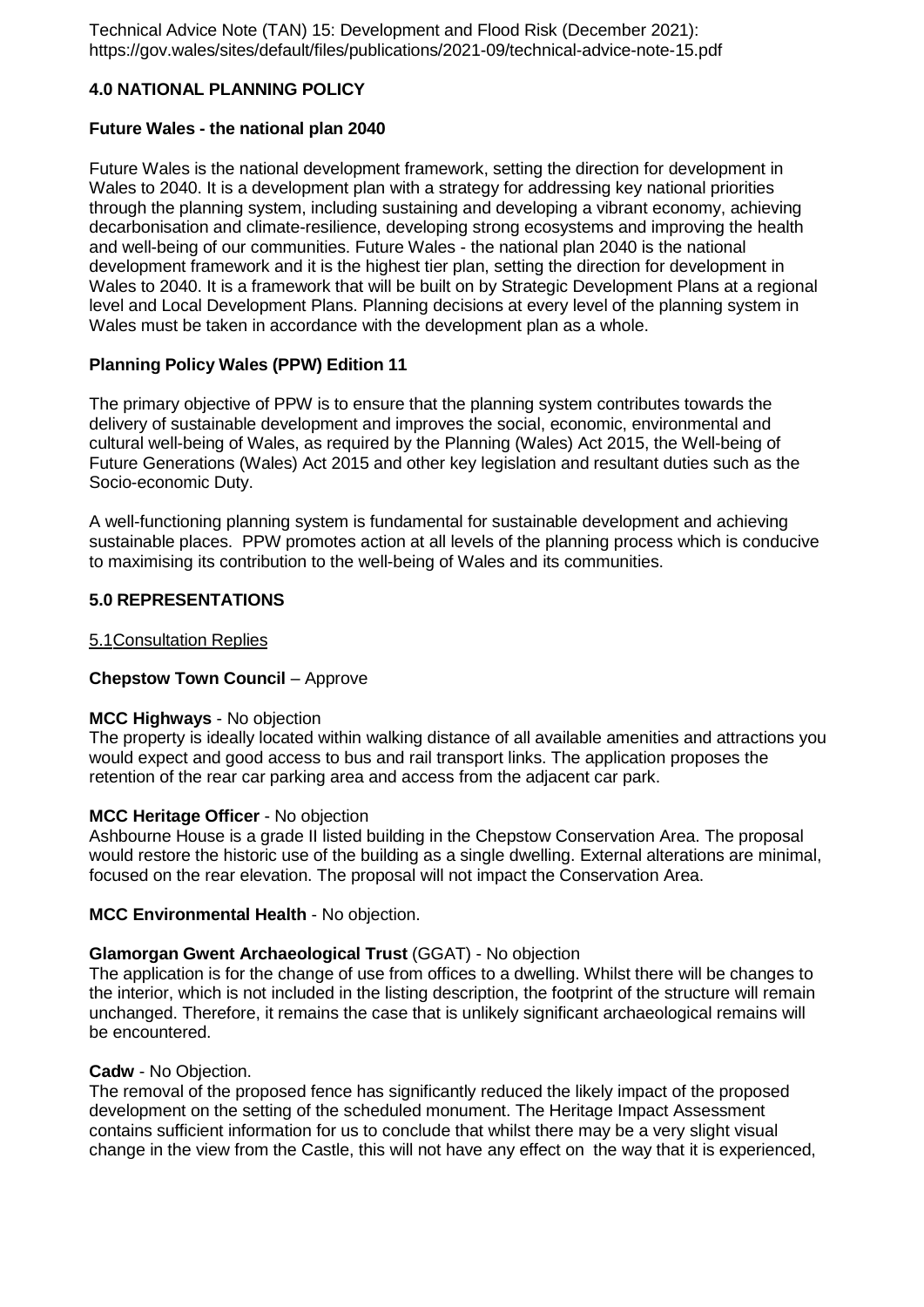understood and appreciated. Consequently, the proposed development will have no impact on the setting of scheduled monument MM002.

#### **Natural Resources Wales** (NRW) - No objection

The planning application proposes highly vulnerable development, change of use from offices to single dwelling. Our Flood Risk Map confirms the site to be within Zone C1 of the Development Advice Map (DAM) contained in TAN15. The FCA shows that the risks and consequences of flooding are manageable to an acceptable level. Therefore, we have no objection to the application as submitted.

#### 5.2Neighbour Notification

Letters received from five addresses following re-consultation on 09/09/21.

Several residents in this Terrace have been subjected to retrospective planning obligations to revisit alterations to their properties that in some instances were not carried out by the purchaser but by the previous occupant. This is as a result of the change from the status of Grade II to Grade II<sup>\*</sup> for Castle Terrace. I believe the residents from no 37 down to no 33 as in the Title Deeds should have access to the grassed area adjacent to the Cadw Parking for service access and essential maintenance to their houses. They have prescriptive practical rights.

It is considered that the historic gateway access from the Cadw Parking area should be reestablished according to Listed Planning Law as it is in the curtilage of these Listed Buildings and a Conservation Area directly in front of Chepstow Castle.

Concerns over the impact of the proposed boundary fence because of the impact on light and views to and from neighbours, it will look out of place in the Conservation Area and setting of the Listed building.

Objections in relation to the installation of a gate, electric or otherwise, as it will prevent access for utilities.

Concerns over the impact on the occupant of the new residential unit given the adjacent public house and potential noise disturbance.

Concerns over enclosing the lawned area and restricting access to adjacent properties.

Use of a second-floor side window in Ashbourne House (which was never used during business occupation) would mean loss of privacy for me and my neighbours as it directly overlooks our outside spaces. The change of use will result in an overall loss of privacy.

Concerns over the loss of a business premises.

Concerns about the loss of wildlife to the rear of the property, reference is made to Hedgehogs.

Concerns over the ownership and rights to the land.

Please note all representations can be read in full on the Council's website: https://planningonline.monmouthshire.gov.uk/online-applications/?lang=EN

## **6.0 EVALUATION**

### **6.1 Principle of Development**

6.1.1 Policy S1 of the LDP says that the main focus for new housing development will be within the main towns of which Chepstow is one. Policy H1 of the LDP allows for residential conversion within development boundaries, subject to detailed planning considerations. There are residential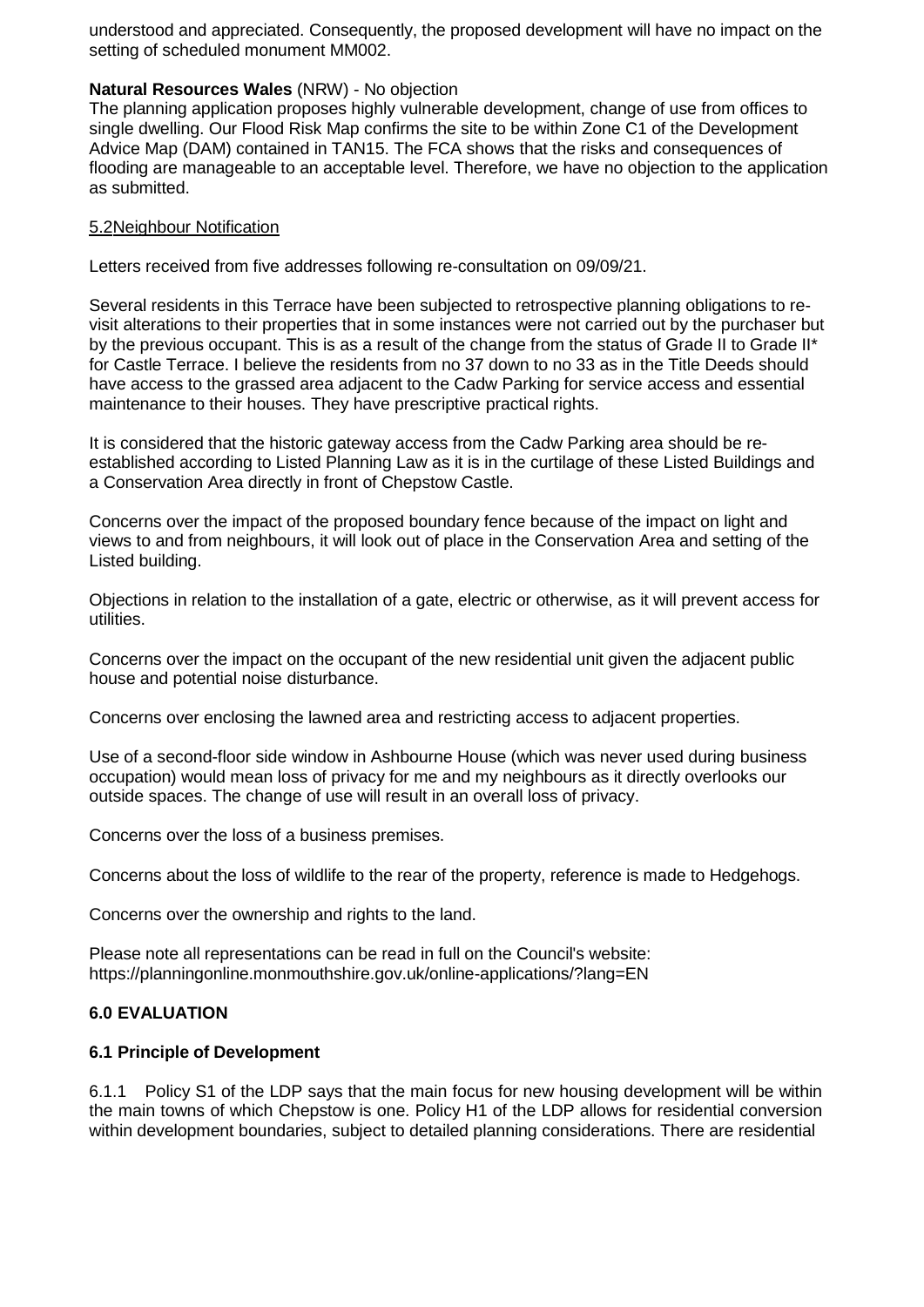properties to the south of Ashbourne House, while the adjoining property to the north is a public house. The property was originally built as a residential property; therefore, the principle of residential development in this location is acceptable. PPW11 encourages residential development in sustainable locations saying that proposals for housing on infill and windfall sites within settlements should be supported where they accord with the national sustainable placemaking outcomes.

6.1.2 The building is currently used as a B1 office use. The site is not within an area protected for employment purposes under Policy E1 of the LDP. The fact that these and many other office sites within Chepstow remain vacant would indicate that there is limited demand for such premises in this location. It is more beneficial for the character and appearance of the Conservation Area to have occupied residential units than it is to have a range of vacant commercial units. The loss of the office unit in this location would not be prejudicial to the aim of creating a balanced local economy given the variety of industrial and commercial facilities that are currently available in the area. Within the town centre there is a surplus of office accommodation and there is no policy reason for Ashbourne House to remain as offices as it is not in the Central Shopping Area. The principle of the proposed change of use therefore accords with Policies S1 and H1 of the LDP.

# **6.2 Sustainability**

6.2.1 Chepstow Town Centre is one of the most sustainable locations within the County with good public transport links, including bus and train services within walking distance of the site. The occupiers of this property would also be able to walk to all of the facilities within the town centre. The LDP and PPW encourage sustainable development and promote making the most efficient use of brownfield land. The proposal accords with a key objective of PPW11 providing residential accommodation in a sustainable location.

### Good Design and Place Making

6.2.2 Policy DES1 of the LDP requires that the proposed dwelling contributes to a sense of place while its intensity is compatible with existing uses. The application relates to a very imposing three storey listed building that makes a very positive contribution to the Chepstow Conservation Area. The rear elevation and access to the site are seen in the context of Chepstow Castle. There will be very few external alterations to the building. The front elevation that faces onto Bridge Street will not be altered in any way. In the rear, there will be a roof lantern over the existing flat roofed extension. The character of the roof lantern is in keeping with the character of the property. Cadw states that the new sky lights will result in a very slight visual change in the view from the Castle, although this will not have any effect on the way that the Castle is experienced, understood and appreciated. Thus, the proposed development will have no impact on the setting of scheduled monument MM002. The other alterations to the ground floor are the alterations of the large existing window on the side elevation to form new timber patio doors and the introduction of a new window on the side elevation. Both face towards the existing courtyard and store building and will not be visually prominent from any public vantage point. Following revision to the plans, the fence and gates have been omitted and so there will be no alterations to the boundary treatment of the site or the parking area. The building is listed and Listed Building Consent will consider the design in greater detail.

6.2.3 This application seeks the conversion of an existing building. There are very few external alterations. The change of use will have very little impact on the design of the existing building; it will retain the building's appearance and not alter the street scene. The design of the proposal is respectful of the prevailing character of the area and would contribute towards a sense of place. The proposal therefore accords with the objectives of Policy DES1 and HE1 of the LDP. PPW 11 says that good design is fundamental to creating sustainable places where people want to live, work and socialise. The special character of an area should be central to its design. In this case the physical alterations are only minor and do not adversely affect the character of the area or alter the sense of place.

## **6.3 Historic Environment**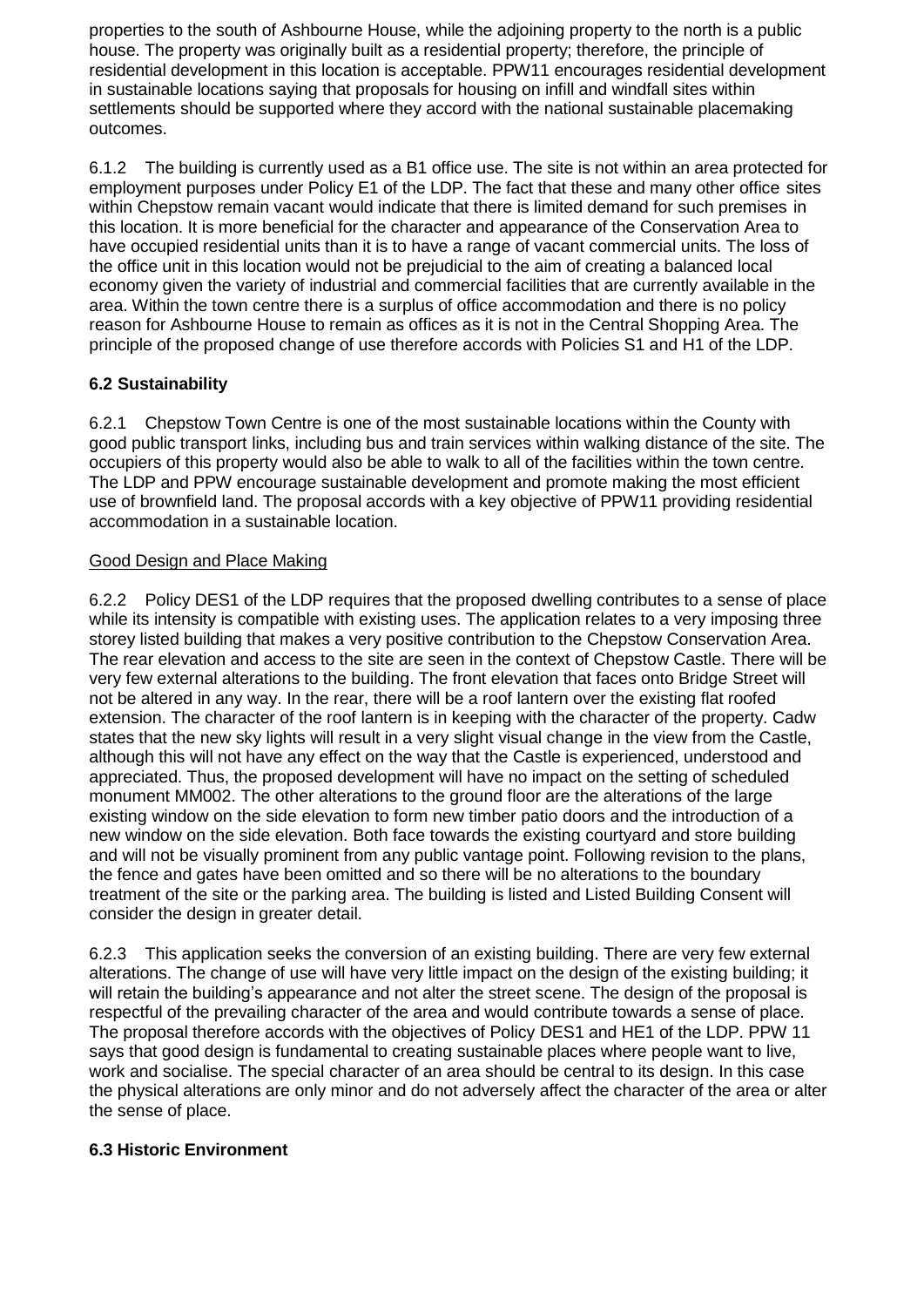6.3.1 The impact on the Listed Building will be considered in full in the concurrent Listed Building Application which concludes that the proposal will restore the historic use of the building as a single dwelling. External alterations are minimal, focused on the rear elevation so the proposal will not fail to preserve the character or appearance of the Conservation Area. The proposal therefore accords with the objectives of Policy HE1 of the LDP.

## **6.4 Impact on Amenity**

6.4.1 The front of Ashbourne House looks over Badminton Gardens and there will be no alterations to the front elevation. There will be no overlooking of neighbouring properties from the proposed roof lantern as it is set into the ceiling above eye level. The new window on the ground floor looks directly into the existing storeroom of the property itself and does not overlook any neighbouring properties. The enlarged window to the kitchen faces south-west and looks towards an existing stone wall and green space. There will be no significant increase in overlooking or loss of privacy resulting from the conversion of this window into patio doors. All of the other windows on the property are existing. There will be no additional overlooking as a result of this proposal as the buildings form a terrace and have views north-west towards the Castle rather than onto each other. Residential amenity will not be affected by this change of use. The impact of the adjacent public house on the new occupants of the newly formed residential unit has been raised. However, the public house is existing and a new occupant will be moving into an existing situation and would be aware of the current use and activity associated with the property. The proposal accords with the objectives of Policy EP1 of the LDP as it does have regard to the privacy, amenity and health o f the occupiers of neighbouring properties.

6.4.2 The local residents in adjoining properties have referred to loss of light and views resulting from the proposed fence. The proposed fence has been removed from the scheme and no new fences are being proposed.

# **6.5 Highways**

# Sustainable Transport Hierarchy

6.5.1 PPW11 refers to the Sustainable Transport Hierarchy where walking and cycling are the highest priority and public transport second with private motor vehicles being the least desirable. In this case the site is located in the centre of Chepstow within easy walking distance to all the amenities and facilities in the Town Centre. The site is also within easy walking distance of good public transport links including the bus and railway stations. This site occupies one of the most sustainable locations in the County and the occupiers of this dwellings will be less reliant on the car to go about their daily business.

## Access / Highway Safety

6.5.2 There will be no alterations to the vehicular access into the site. The amount of traffic generated as a result of the change of use may be less than the current office use. The Highway Authority have no objection to the proposal.

## Parking

6.5.3 The adopted Monmouthshire Parking Guidelines require one car parking space per bedroom up to a maximum of three. In this case there are more than three off road parking spaces provided at the rear of the property; these will be unaltered so that the proposal accords with the objectives of Policy MV1 of the LDP

## **6.6 Right of access and Land ownership**

6.6.1 Local residents have raised concerns regarding landownership and legal rights of access to the rear of their properties. These are not material planning considerations, rather they are private legal matters between the interested parties. The applicants have submitted title deeds to the property which shows that all of the land within the red line boundary is in the ownership of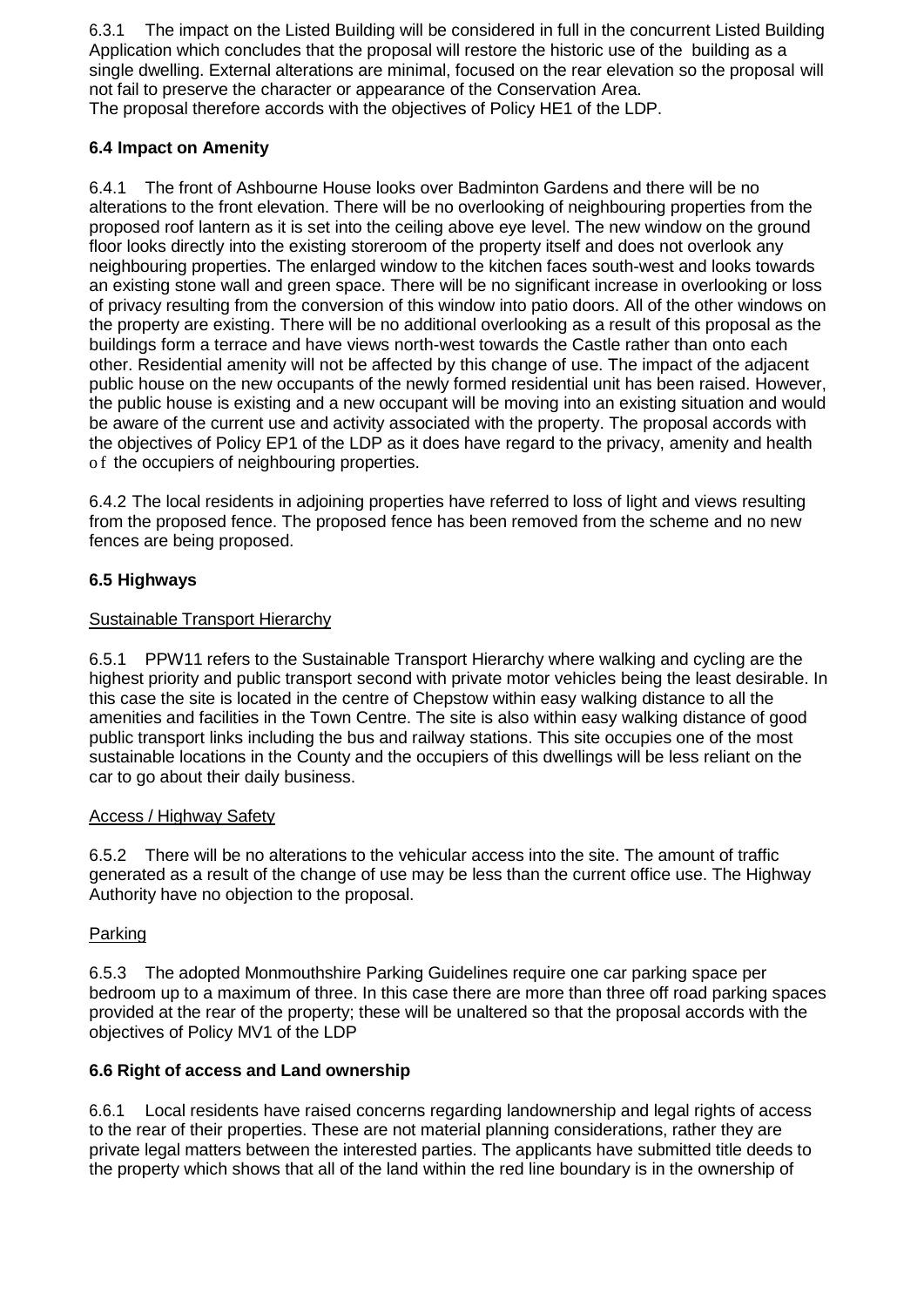Ashbourne House. There are five properties on Bridge Street whose rear gardens extend to the green garden space of Ashbourne House and it appears that the occupiers of some of those properties may cross the land to the rear of Ashbourne House to gain access. There is no definitive footpath shown on the Council's records, but the residents of other properties may have historical private rights over the land. The neighbours state that the utility companies have the right to access their equipment and assets; this is correct and will not be affected by this proposal. The application has been amended and there is now no additional fencing.

# **6.7 Flooding**

6.7.1 The rear part of the property, the access and parking area are all in a C1 Flood Zone have regard to the Development Advice Maps (DAM) contained in TAN15. The application proposes highly vulnerable development, a change of use from offices to a single dwelling. Policy S12 of the LDP refers to Efficient Resource Use and Flood Risk, it states that " all new development must avoid the siting of inappropriate development in areas at risk of flooding".

6.7.2 LDP Policy SD3 also refers to flood risk and Section 6 of TAN15 requires the Local Planning Authority to determine whether the development in the location is justified with regards to the tests set out in section 6.2 of TAN15. The application has been supported by a Flood Consequence Assessment. NRW has reviewed the submitted FCA and concluded that the risks and consequences of flooding are manageable to an acceptable level. Therefore, they have no objection to the application as submitted.

6.7.3 The tests in part 6 of the TAN set out that new development should only be permitted within zones C1 and C2 if determined by the planning authority to be justified in that location. Development will only be justified if it can be demonstrated that:

i) its location in zone C is necessary to assist, or be part of, a local authority regeneration initiative or a local authority strategy required to sustain an existing settlement; or,

ii) its location in zone C is necessary to contribute to key employment objectives supported by the local authority, and other key partners, to sustain an existing settlement or region; and,

iii) it concurs with the aims of PPW and meets the definition of previously developed land (PPW fig 2.1); and,

iv) the potential consequences of a flooding event for the particular type of development have been considered, and in terms of the criteria contained in sections 5 and 7 and Appendix 1 found to be acceptable.

6.7.4 In this case the application relates to the conversion of an existing building. The site has been previously developed and only a small part of the property will be in the flood zone. The proposal is required to sustain the existing settlement in Chepstow and provide much needed housing within the town. This also represents a new and sustainable use for the listed building which supports the need to preserve the County's rich heritage. NRW has confirmed that the submitted FCA has demonstrated that the risks and consequences of flooding can be acceptably managed. The proposal therefore accords with the four tests outlined in paragraph 6 of TAN15.

6.7.5 The new TAN 15 and Flood Map for Planning was intended to come into effect on Wednesday 1 December 2021 bringing in newly revised and updated mapping and more up to date policy. However, this has been suspended until June 2023 and so the revisions are not a material consideration in respect of this application.

6.7.6 The changes however show that under the revised maps the site is partially in a Defended flood zone 2. The access and part of the parking provision for Ashbourne House is also in a TAN Defended Zone. In a TAN Defended Zone applications for development can proceed subject to the risks and consequences of flooding being acceptably managed. In this case the applicants are aware of the flooding issues and the flood emergency plans. The application relates to a change of use with no new build and so that the proposal will not increase the risk of flooding elsewhere. The house itself is outside the flood zone. On implementation the proposal will therefore accord with the advice given in the present version of the new TAN15.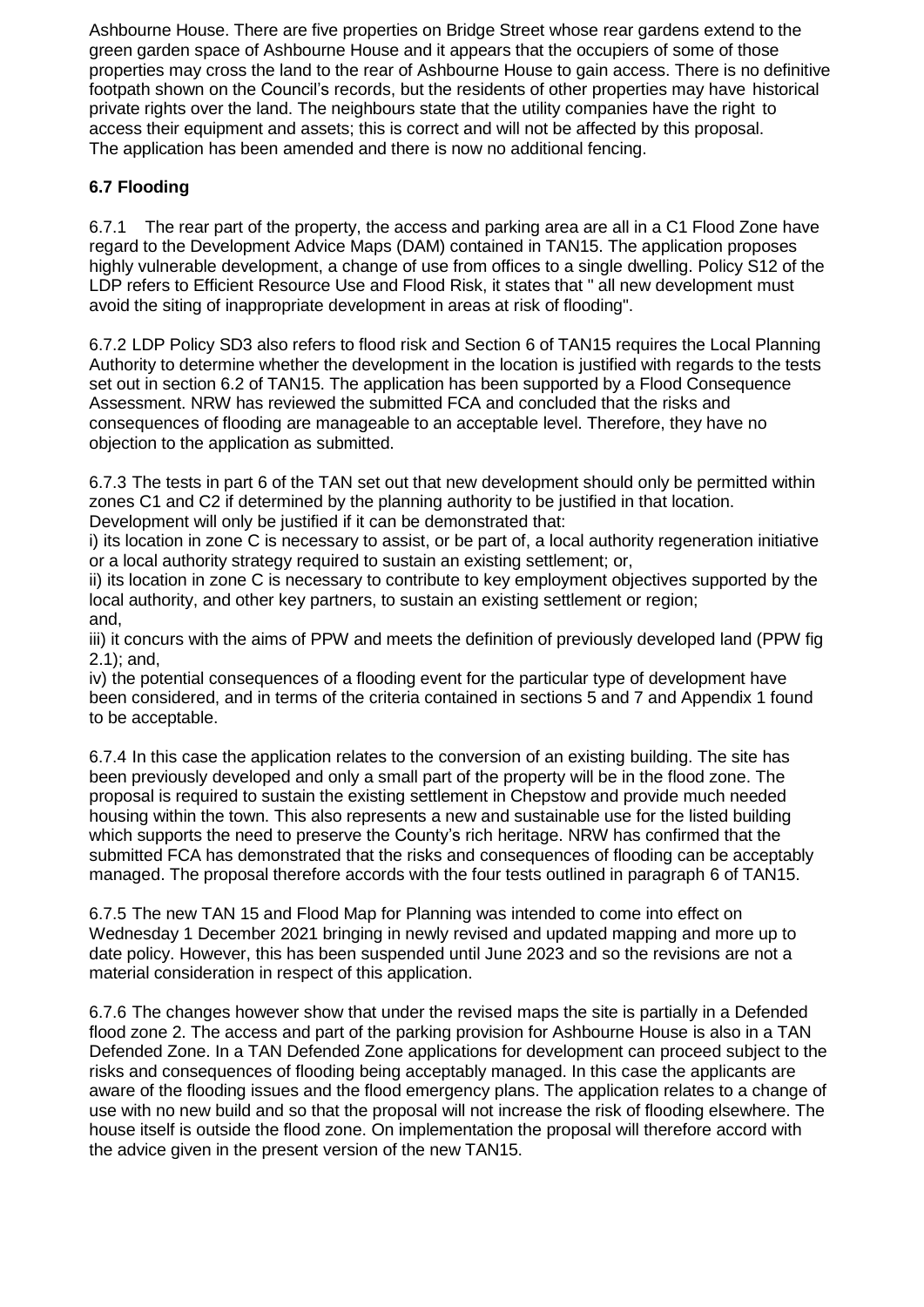### **6.8 Drainage**

### Foul Drainage

6.8.1 The foul water discharges to mains drains, there will be no increase in discharge as a result of this change of use.

### 6.9 Surface Water Drainage

6.9.1 There will be no increase in the amount of hard surfaces on the site as a result of this proposal. There will be no increase in the size of the footprint of the building and no increase in the car parking area. Rates of surface water flow will remain unchanged as a result of this change of use from offices to residential.

## **6.10 Phosphates**

6.10.1 Under the Conservation of Habitats and Species Regulations 2017 it is necessary to consider whether the development should be subject to a Habitat Regulations Assessment. This is in particular reference to the impact of increased concentrations of Phosphates on designated SACs. NRW has set new phosphate standards for the riverine SACs of the Wye and Usk and their catchment areas. Development that may increase the concentration of phosphates levels will be subject to appropriate assessment and HRA. This application is outside of the phosphate vulnerable area and so will not have a detrimental impact on any protected SAC, and as a result no further assessment is required.

### **6.11 Biodiversity**

6.12.1 PPW11 sets out that "planning authorities must seek to maintain and enhance biodiversity in the exercise of their functions. This means that development should not cause any significant loss of habitats or populations of species, locally or nationally and must provide a net benefit for biodiversity" (para 6.4.5 refers). This policy and subsequent policies in Chapter 6 of PPW 11 respond to the Section 6 Duty of the Environment (Wales) Act 2016. The proposal includes biodiversity enhancements in the form of bat and bird boxes on the rear of the dwelling. These measures have been shown on the elevation drawings and this will provide ecological net benefit on the site as required by the Environment (Wales) Act 2016 and Planning PPW11.

## **6.12 Response to the Representations of Third Parties**

6.12.1 The majority of the objections refer to a timber fence blocking access to the rear of adjoining properties in Bridge Street. The fence and electric gates have now been removed from the scheme and so no longer form part of the application.

6.12.2 The right of access over a piece of land is not a material planning consideration. This right of access has not been conclusively proven, but it appears to be historical, but this is not a planning matter being a civil legal matter between the parties involved. The right of access for utilities and services will not be affected by the proposed change of use. No public rights of way will be blocked as a result of this application.

6.12.3 An objector has referred to a second-floor window suggesting that this would increase the level of overlooking, but there are no new windows being proposed to the upper floors which would increase

overlooking. The current use sees the building occupied throughout mainly business hours, and the residential use will mean the building is occupied most of the time, albeit to a lower intensity. For the reasons identified above the position of the building in relation to neighbours and the position of windows means that despite the longer periods of occupation the impact on overlooking would be limited and acceptable.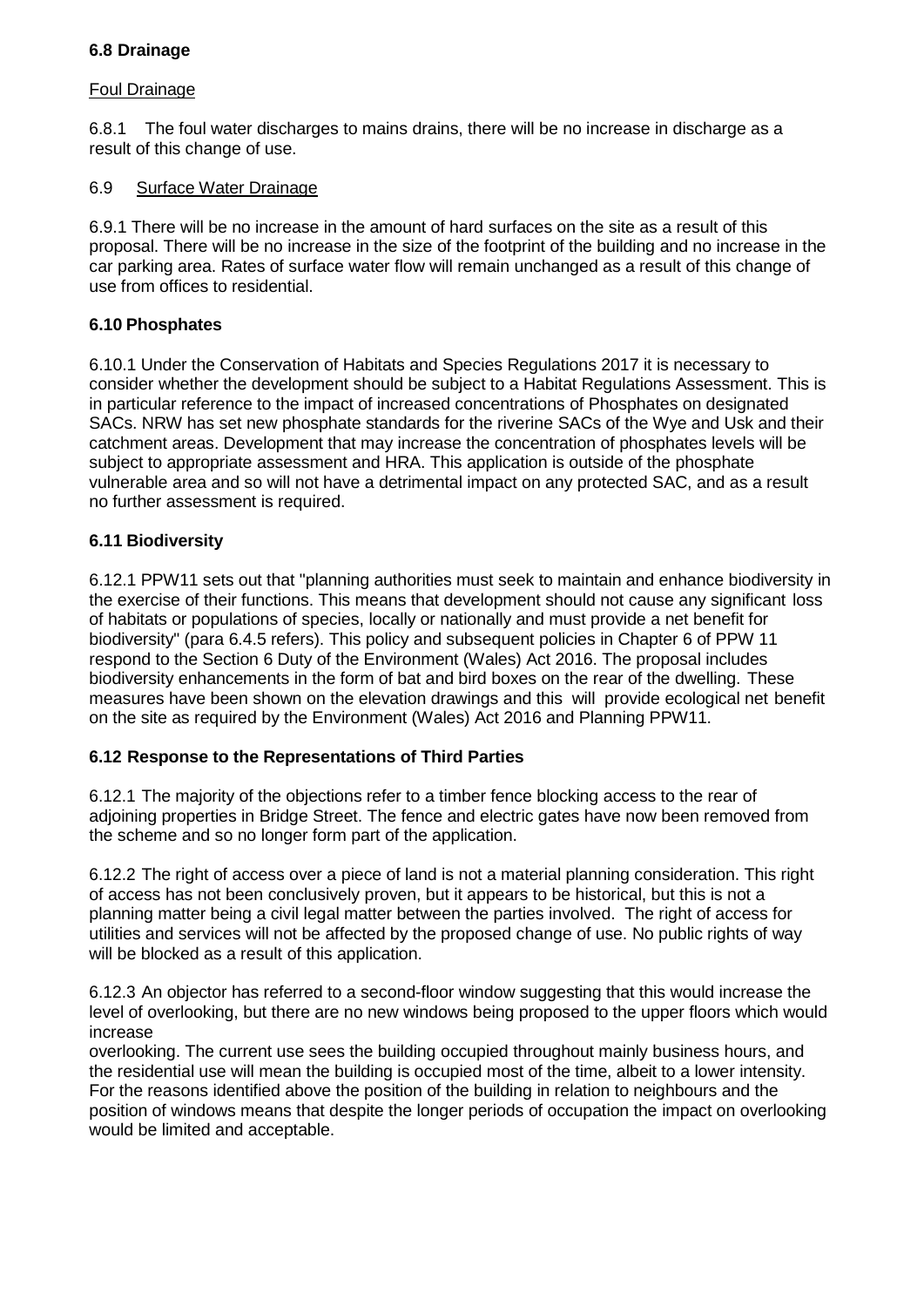6.12.4 Neighbours are concerned by the impact on wildlife especially the fence preventing the movement of hedgehogs. The proposal does not now involve any new boundary treatments. The change of use of the property will not involve any alterations to habitats - in fact biodiversity enhancements are to be introduced in the form of bird and bat boxes.

6.12.5 In addition, views of the Castle will not be impacted; the only physical alterations to the building are the enlargement of one window, the introduction of a small window on the side elevation and the installation of a roof lantern. Cadw has considered the impact of these on the Castle and concluded that the proposal will have no impact on the setting of scheduled monument MM002 Chepstow Castle.

# **6.13 Well-Being of Future Generations (Wales) Act 2015**

6.13.1 The duty to improve the economic, social, environmental and cultural well-being of Wales has been considered, in accordance with the sustainable development principle, under section 3 of the Well-Being of Future Generations (Wales) Act 2015 (the WBFG Act). In reaching this recommendation, the ways of working set out at section 5 of the WBFG Act have been taken into account and it is considered that this recommendation is in accordance with the sustainable development principle through its contribution towards one or more of the Welsh Ministers' wellbeing objectives set out in section 8 of the WBFG Act.

## **6.14 Conclusion**

6.14.1 For the reasons identified above it is considered that the change of use of the listed building is acceptable and meets the relevant policies by being located within the development boundary and in a sustainable location. It is not a protected employment site, provides the necessary parking and has sufficient access. It proposes suitable physical changes to the listed building and respects the setting and character of the area protecting the natural and built environment as well as maintaining neighbour amenity. The impact on flooding has also been assessed and considered acceptable.

The proposals therefore accord with the policies identified above and the proposals are recommended for approval.

## **7.0 RECOMMENDATION: APPROVE**

### **Conditions:**

1 This development shall be begun within 5 years from the date of this permission.

REASON: To comply with Section 91 of the Town and Country Planning Act 1990.

2 The development shall be carried out in accordance with the list of approved plans set out in the table below.

REASON: To ensure the development is carried out in accordance with the approved drawings, for the avoidance of doubt.

3 The Biodiversity net benefit measures as illustrated in plans entitled Proposed Elevations 2341 5A submitted on 22/11/21, shall be implemented in full and shall be retained as such in perpetuity. Evidence of compliance with the plan in the form of georeferenced photographs must be provided to the LPA no more than three months later than the first beneficial use of the extension commencing.